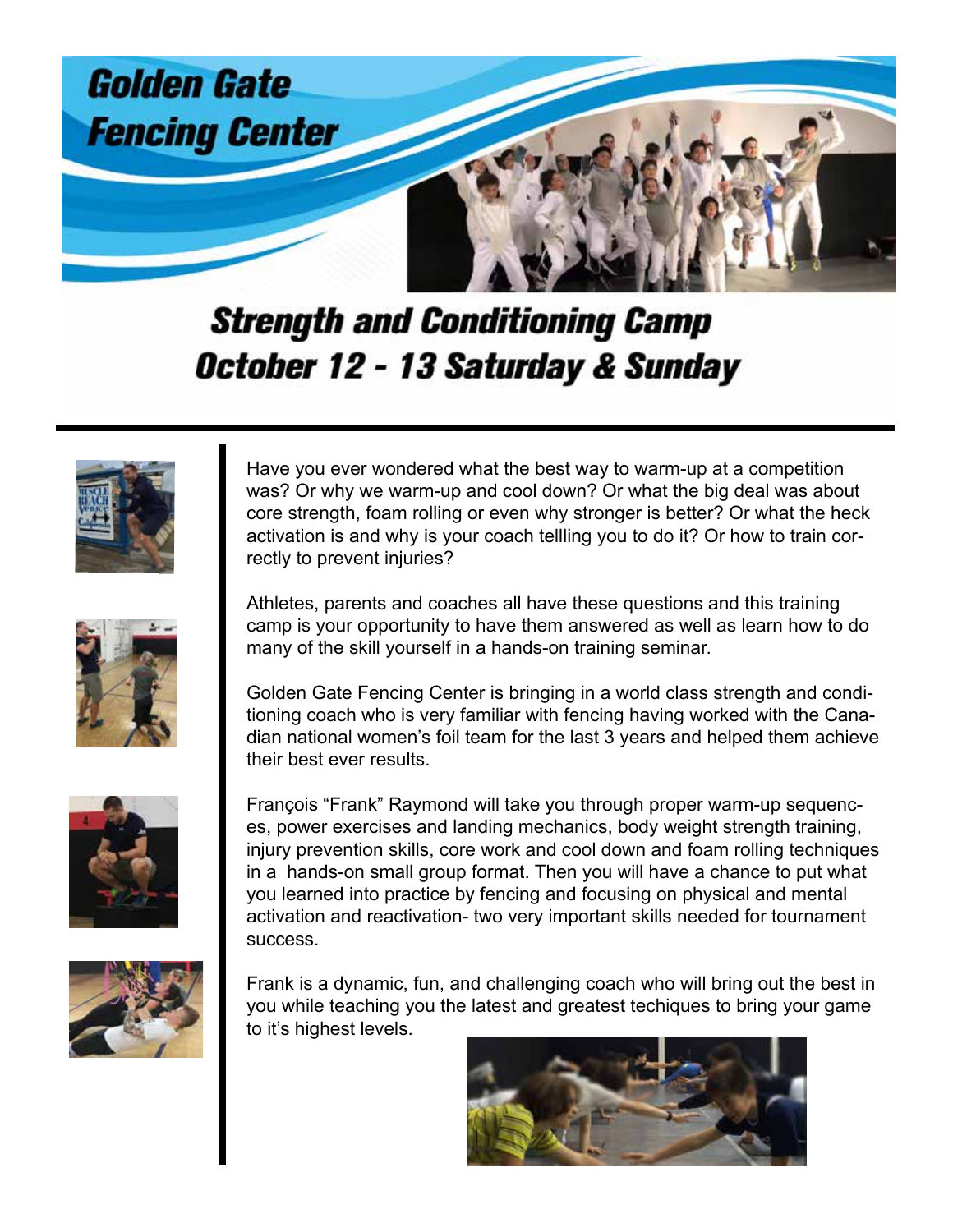# *Coaching Staff*

### *Special Guest Coach François Raymond*



## *Strength and Conditioning Coach*

rançois Raymond has earned a Master's degree in kinesiology from the University of Montreal in 2013. Since then, he has been acting as a strength and conditioning coach at the Institut National du Sport du Québec (https://www.insquebec.org/). Given the INS Québec's scope of action, he has been involved with a wide array of sports, including: trampoline and gymnastics, swimming and Paralympic swimming, fencing and Para-fencing, judo and Para-rugby. He is currently focusing his time and energy on helping para-cyclists and fencers to achieve top performances on

their road to the Tokyo 2020 Olympics and Paralympics. On a personal level, François is still fueled by a strong sense of competition. After a decade-long student-athlete career playing football, he is now exploring the other end of the sports spectrum by training and competing in long-distance triathlons and various endurance challenges. Whenever he is not training, Frank enjoys reading, learning… and eating a lot of food. Edible briberies are always welcomed and might or might not lead to easier training sessions!



**Mike Pederson** earned his Prevost d'Armes degree from the Ecole Internationale d'Escrime in Montreal. From 2004 to 2008, Mike and Dr. Nat Goodhartz were co-coaches of the USA National Women's Foil Team and their program produced a HISTORIC, first ever Olympic silver medal for USA Women's Foil team at the 2008

Beijing Olympics. In 2009, Mike coached the USA Junior Women's Foil team to the Gold medal at the Junior World Championships in Belfast, Ireland.



**Maureen Griffin** was the Junior National coach for USA Fencing Women's Epee. She served as the head coach for the 2009 - 2013 Junior World Championships and coached the USA Junior Women's Epee team to a silver medal in 2010 and a bronze medal in 2012. Two of her personal students earned spots on

the 2009 Junior World Championships. Maureen is a former 5 time member of the Canadian National Women's Epee team and has been coaching for over 10 years.



**Paul Soter** earned his Maitre d"Armes in 1993 and was the US Olympic Coach for Men's Epee in 2004 in Athens, Greece as well as the first ever USA National Women's Epee coach. His students have been on numerous USA teams and have won medals at national and international competitions. He has been coaching for over 25 years.



**Bob Cotter** has been fencing at GGFC since 1999 and coaching at GGFC since 2001. He is a 2 time national champion in Men's team epee and has won the national championship in Veteran's men's epee. Bob is also Pacific Coast Champion in both individual and

team men's epee and he was an Armouror at the 1984 Olympic Games in Los Angeles. His Students have student's have won numerous medals at the local, regional and national level, most recently by Alex Grey in 2018 in Division 3 Men's Epee,